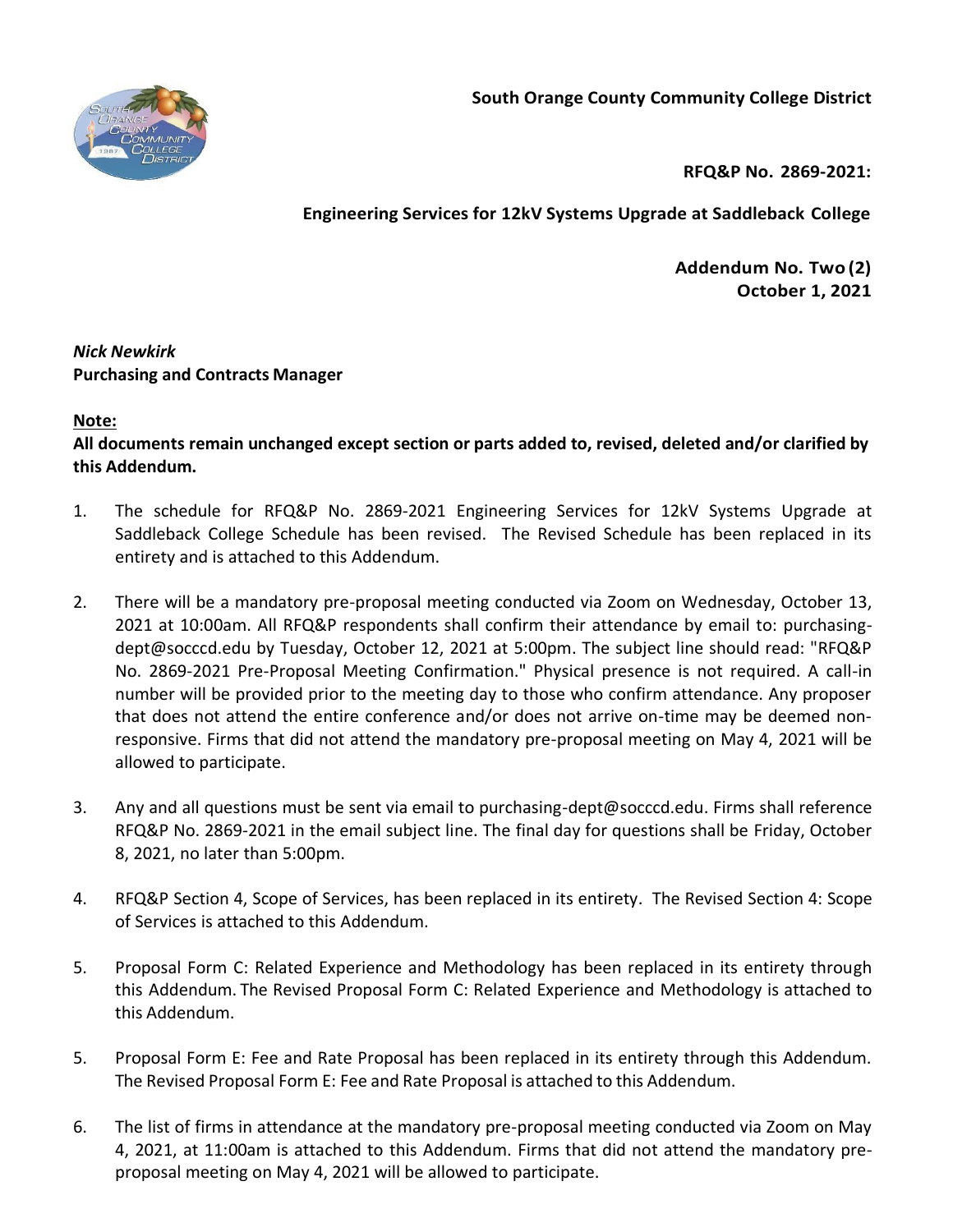7. The responses to the Request for Information submitted by the deadline of 5:00 PM on April 30, 2021, as well as the responses to the questions asked during the mandatory pre-proposal meeting at 11:00 AM on May 4, 2021 are shown below:

Q1: Will relay coordination be by the engineer or a deferred submittal by the Contractor. If relay coordination will be by the engineer, does the college have copies of previous coordination studies, existing relay settings and/or submittals for the main switchgear at each building?

A1: Relay coordination will be required by the Engineer. Available information will be made available to the awarded firm.

Q2: The E-1 drawing for the 2005 feeder replacement drawing shows a number of possible interconnects between the electrical substation and the central plant and at a number of building stepdown transformers. Paralleling of utility feeders is undesirable for a number of reasons including common trip, excessive fault current, difficulty in relaying, possible utility flow through the campus, etc. How are these issues avoided? Key interlocking? Operating procedures? Other means?

A2: Code compliant safety requirements are required including key interlocking.

Q3: What is meant by 'complete examples' as specified under Proposal Form C list item #9?

A3: This question has been revised as follows:

Firms shall submit a list of all completed projects similar to the scope and scale of the services contemplated in this RFQ&P. Each of the projects listed shall contain the following information:

- Project Name
- Brief Project/Scope Description
- Project Owner Information:
	- o Owner/Entity Name
	- o Reference name and contact information including phone and email

A revised Proposal Form C is issued as part of Addendum No. 2.

Q4: As part of the RFP requirements, the pre-construction phase indicates for Electrical that we will need to provide the following:

(i) Lighting and power plan including all switching and controls. Is this applicable to the actual scope of work?

A4: As the design for the replacement of the 12kV transmission equipment at the main campus substation and the Central Utility Plant is included in the Scope of Work, any design documents required to comply with Code are required as well. The design will be submitted to DSA for review and approval.

Q5: (ii) Complete electrical distribution including a single line diagram indicating final location of data/telephone, switchboards, communications, controls; (high and low voltage) motor control centers, panels, transformers and emergency generators, if required.

(iii) All electrical equipment schedules completed. How up to date are the equipment schedules and loads? We need to verify how accurate the as-builds are?

A5: Awarded firm is required to field verify, including load verification.

Q6: (iv) All fire alarm systems completed and compatible with existing College fire alarm system to meet current DSA requirements. Is this applicable?

A6: See A4.

Q7: (v) Electrical load calculations completed. Are we to verify the loads downstream of the unit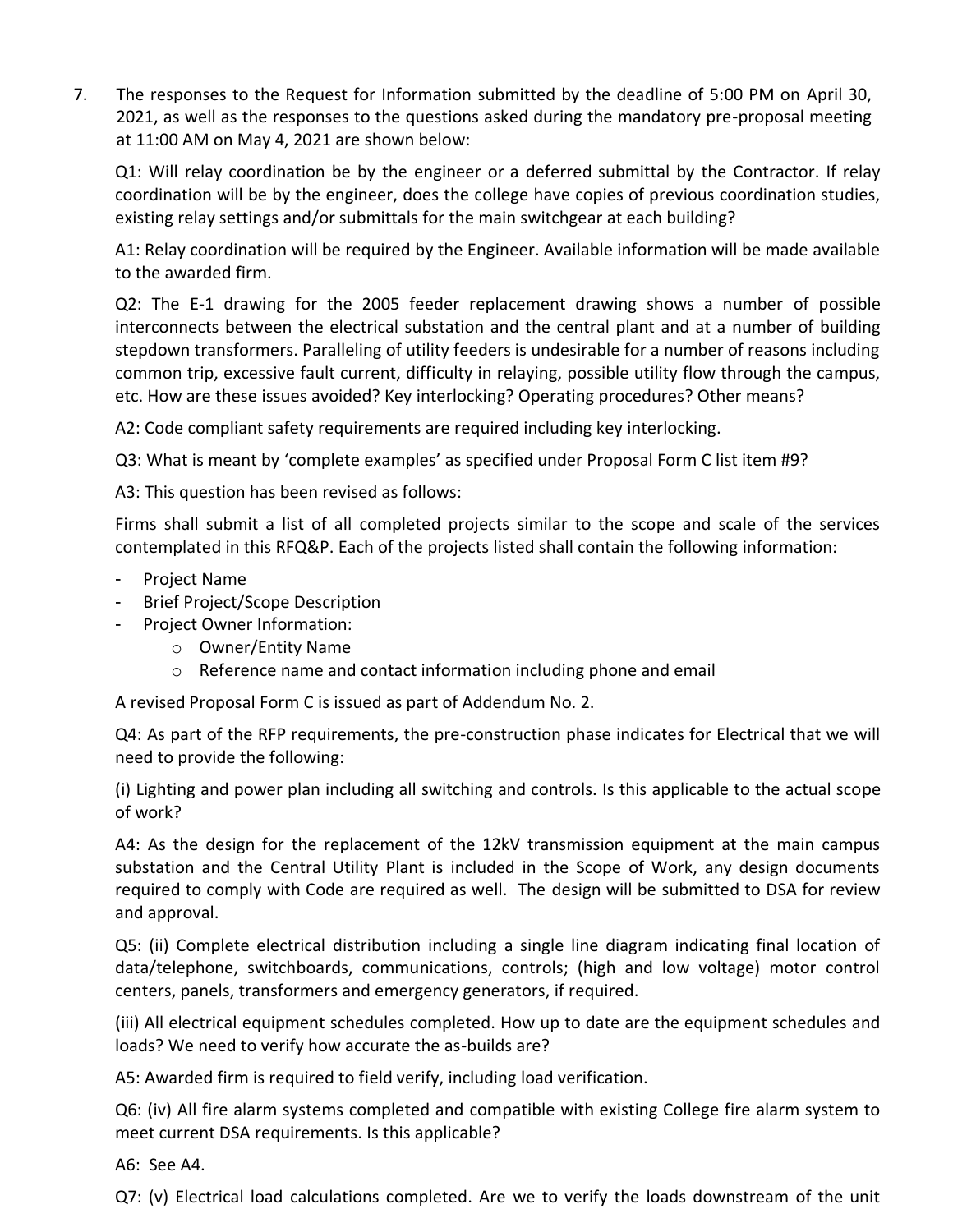substation to calculate this load?

A7: Yes. Firms shall verify the loads downstream of the unit substation to calculate the existing electrical load.

Q8: (vi) All technology distribution system completed from existing vault to owner furnished constructor installed IDF/patch panels and new data drops at locations coordinated between College and Engineer. Is this applicable?

A8: See A4.

Q9: (vii) All low voltage distribution system completed from nearest point of connection at existing nearest buildings, vaults or other terminal cabinets as coordinated between the Engineer and the College. Is this applicable?

A9: See A4.

Q10: May 31 is Memorial Day. Will interviews occur on that day?

A10: See revised interview date in this addendum.

Q11: To confirm, the only design work is to replace 2 substations. Additional work is prepare a BOD only for replacement of 8 substations. All other work including PV analysis, EV charging stations and evaluation of HV1 and HV2 are studies only. No design work. Is this correct?

A11: The design work under the proposed agreement is to replace equipment in the two substations indicated in the RFQ&P Scope of Work. Per this Addendum, analysis of PV and EV charging station load requirements will be performed by others. Upon completion of PV and EV charging station load requirement analysis, evaluation of HV1 and HV2 can proceed. Also, per this Addendum, design of replacement feeders in HV1 and HV2 is required in this Scope of Work.

Q12: Is a ROM cost estimate required for this scope?

A12: Per the revised Scope of Work issued in this addendum, written Statements of Probable Cost for the substation upgrades as well as the high voltage cable upgrades. The successful firm will be required to provide detailed cost estimates as part of the design effort for the two substations and the high voltage cable upgrades.

Q14: To confirm, a complete coordination study is required for relay coordination. How far downstream do we go?

A14: To the Main Campus Substation breaker.

Q15: To confirm, arc flash analysis will be part of this project? Or exclude?

A15: Confirmed. Arc flash analysis will be required.

Q16: Is the campus on one electrical utility meter?

A16: The campus has one main meter and several other meters for small outlaying buildings. There are seven electrical meters presently on campus.

Q17: What is the rating of Main Campus Substation?

A17: The successful firm will need to field verify all existing equipment.

Q18: Regarding construction phasing, is there an expectation for the design team to develop an initial approach/plan?

A18: A proposed construction schedule is required for the initial design effort.

Q19: Does the college intend to replace the 12 kV substations in their existing locations? Has phasing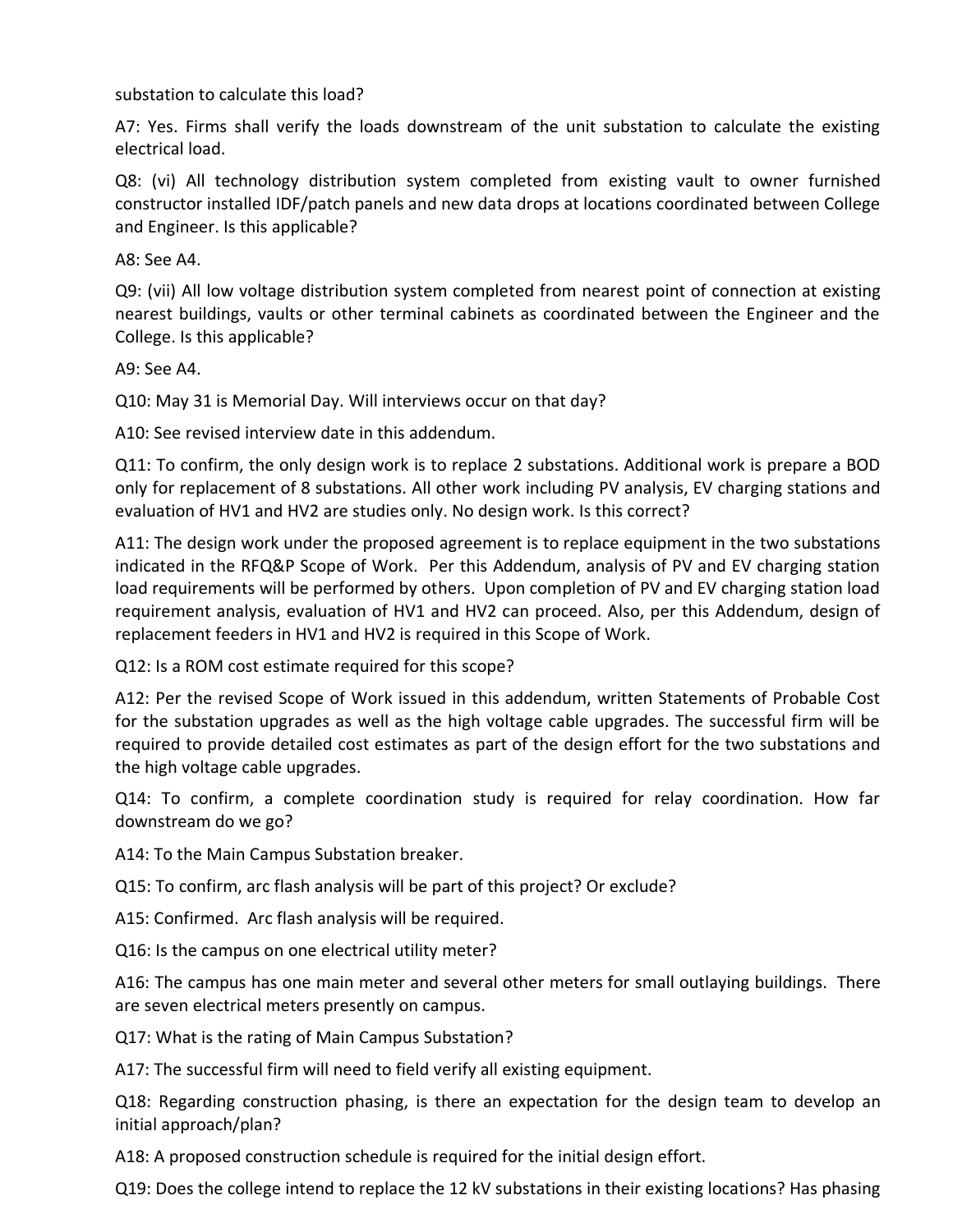been considered?

A19: Some substation equipment may be relocated to exterior locations adjacent to their existing locations, depending upon the new design and project phasing. Upgrade of the main campus substation and the Central Plant substation will be completed in the first phase. Phasing of the high voltage feeder replacements will be considered based upon urgency of need and/or available funding.

Q20: Do we need to include an HV contractor to survey equipment or will the campus provide?

A20: The design team will be required to contract with any required subconsultants or subcontractors.

Q21: Does the campus have an equipment standard? If so, can you share that with us?

A21: The campus does not have an equipment standard. The successful firm will develop these criteria with input from the District.

Q22: How do we verify loads? Are we supposed to hire a contractor to do load readings everywhere?

A22: See response to Q20 above. Estimated load requirements for future PV solar and EV charging stations will be provided upon completion of their respective evaluations.

Q23: Is there an anticipated date when the campus will re-open to allow accurate load readings?

A23: It is anticipated the campus will remain open with all buildings occupied.

Q24: Is this RFP based on lowest fee? It is extremely difficult to quantify the work that will be required by a contractor that we hire for surveys and load readings.

A24: The Evaluation criteria is included in Section 3 of the RFQ&P. Price is not the sole determining factor for award of contract.

Q25: Is there any historic load data for buildings?

A25: The College does not have metering equipment installed at any of their buildings. The successful firm shall complete an SDG&E Authorization CISR document to received customer information and submit the completed document to the district for signature to received available interval data.

Q26: Can you separate the design fees from the contractor fees in the cost proposal to make it easier to compare the design firms?

A26: Proposing firms are to combine fees for design and subconsultants/subcontractors. Clarifications may be made within the firms' narratives.

Q27: Are CAD files of the site/bldgs available?

A27: There are limited CAD files available which will be provided to the design team.

Q28: Will interviews be via Zoom?

A28: Yes, interviews will be via Zoom.

Q29: How many meetings should we expect to attend during the design and construction phases. Will they be virtual?

A29: In general, meetings are held every two weeks during programming and design and weekly during construction. Meeting may be held via Zoom where appropriate. Weekly construction meetings generally require site visits to review progress.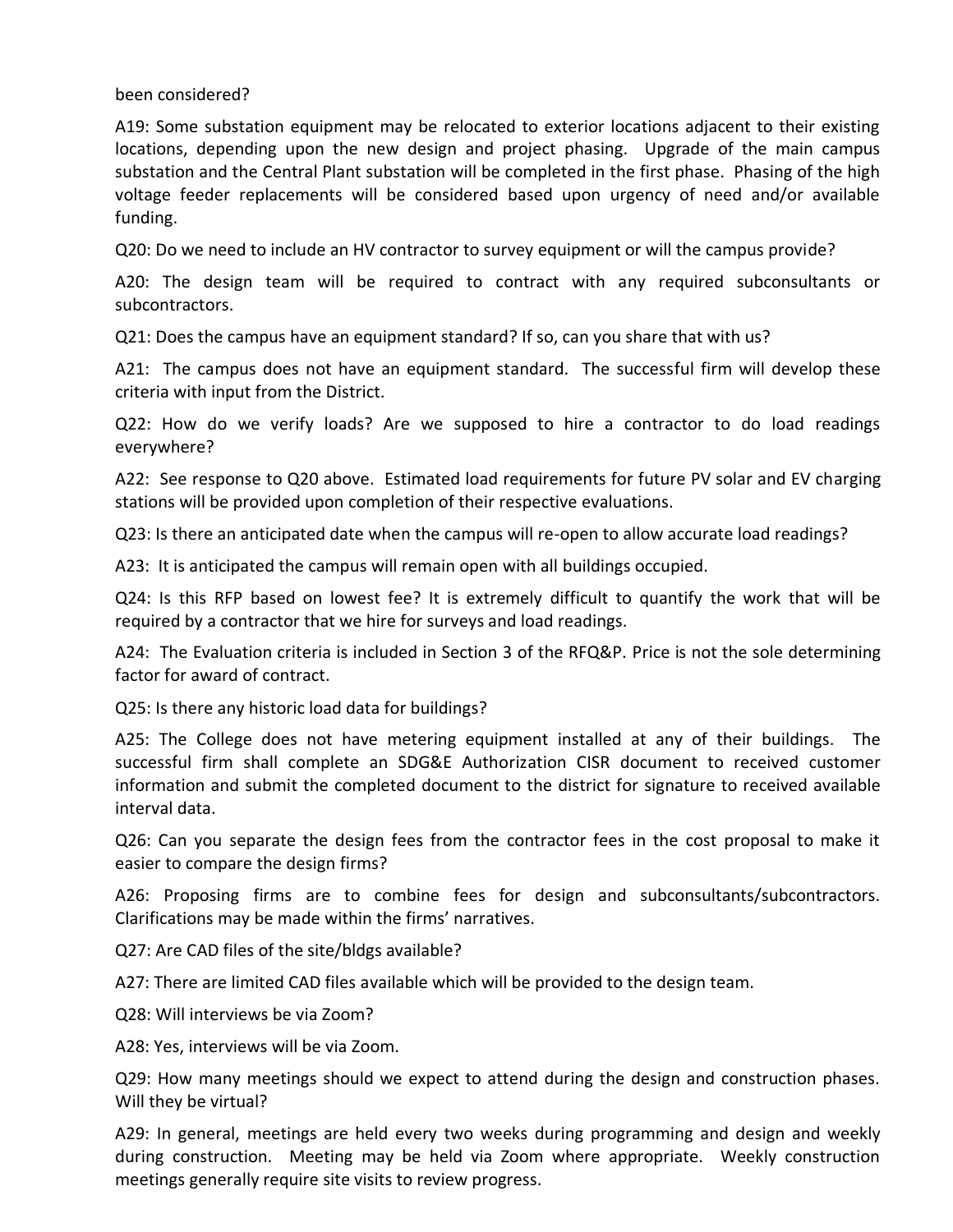Q30: Does your master plan cover future load requirements? Any planned campus expansions? Will we be able to review your current master plan?

A30: The District master plan is available at the following link:

[https://www.socccd.edu/about/documents/FinalSOCCCD2020FacilitiesMasterPlan\\_FMP.pdf](https://www.socccd.edu/about/documents/FinalSOCCCD2020FacilitiesMasterPlan_FMP.pdf)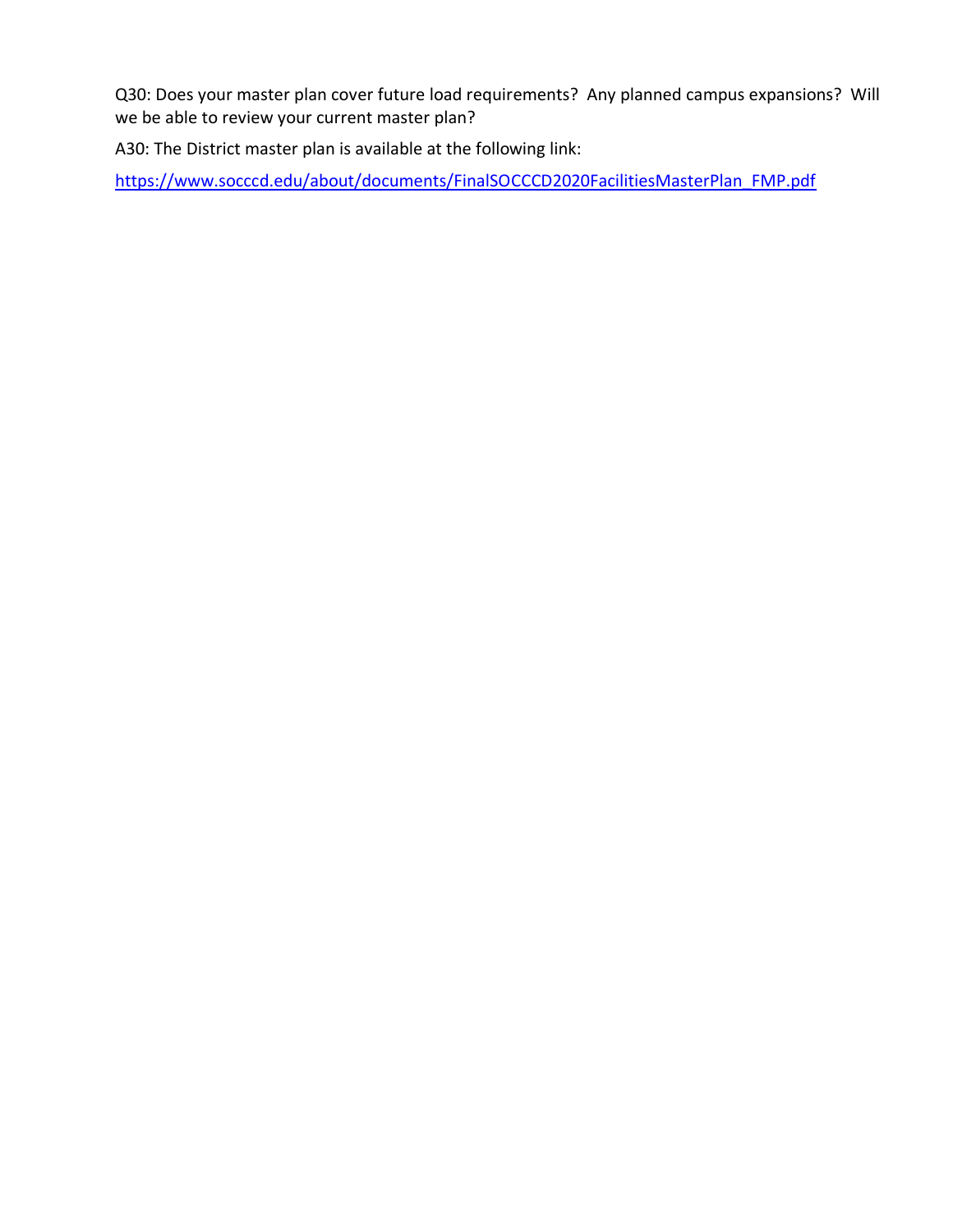## **REVISED SCHEDULE**

*Issued per Addendum No. 1 on 10/01/21*

| Date of Issue - Addendum No. 2              | October 1, 2021                           |
|---------------------------------------------|-------------------------------------------|
| Requests for Information (RFI) Via Email to | 10/8/2021                                 |
| purchasing-dept@socccd.edu                  |                                           |
| <b>Mandatory Pre-Proposal Meeting</b>       | 10/13/2021                                |
|                                             | 10:00 AM                                  |
|                                             | Zoom conference call information will be  |
|                                             | sent to all firms that RSVP.              |
| District Responds to RFI's                  | 10/14/2021                                |
|                                             | End of Day                                |
| <b>Proposal Due Date</b>                    | Tuesday, October 27, 2021                 |
|                                             |                                           |
| Via Email to purchasing-dept@socccd.edu     | 12:00 PM                                  |
| Interview/Presentations (if needed)         | Wednesday, November 10, 2021              |
|                                             | Time TBD                                  |
|                                             | Zoom conference call information will be  |
|                                             | sent to shortlisted firms.                |
| Contract Negotiations (if needed)           | Nov 15 - 17, 2021                         |
|                                             | All negotiations will take place via Zoom |
|                                             | conference calls.                         |
| <b>Anticipated Governing</b>                | December 13, 2021                         |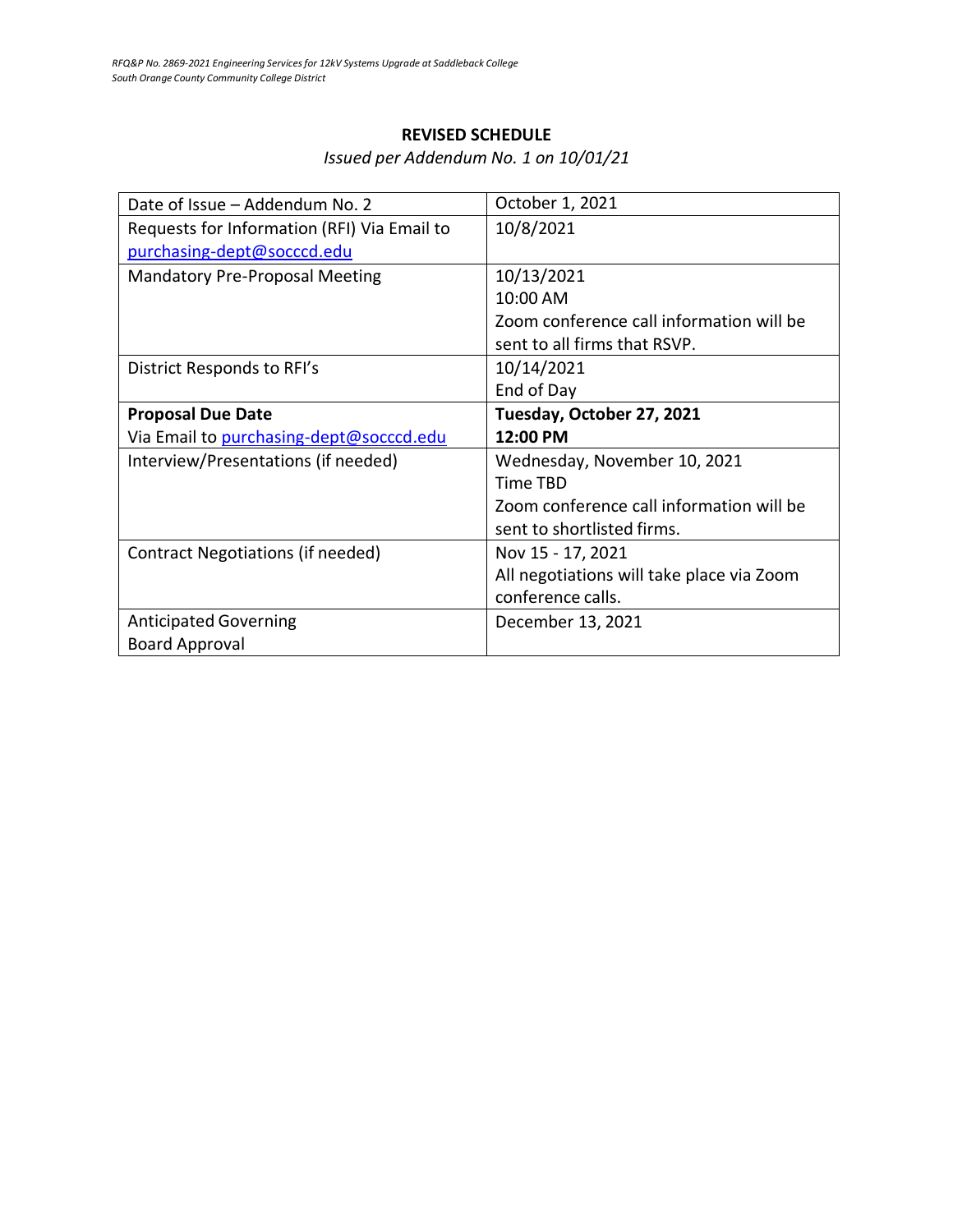## **REVISED SECTION 4: SCOPE OF SERVICES** *Issued Per Addendum No. 1 on 10/01/21*

## **4. SCOPE OF SERVICES**

The District is seeking services from a qualified engineering firm for the replacement of high voltage electrical equipment including transformers, substation equipment and power distribution cabling at Saddleback College. The services will minimally consist of the specific scope of the services in two (2) phases:

- Phase 1: Basis of Design
	- o Phase 1 Task 1: Ten (10) Electric Power Substations
	- o Phase 1 Task 2: HV Cable Replacement Requirements in 12 kV circuits HV1 and HV2
- Phase 2: Full Design Services
	- $\circ$  Phase 2 Task 1: Replace the 12kV Transmission Equipment at the Main Campus Substation and the Central Utility Plant
	- o Phase 2 Task 2: Replace the 12kV Transmission Cabling in 12 kV Circuits HV1 and HV2

The initial contract will be awarded for Phase 1 for which Tasks 1 and 2 are anticipated to be performed in parallel.

Upon completion of Phase 1 and the District's issuance of a notice to proceed with Phase 2, Tasks 1 and 2 are anticipated to be performed in parallel.

The services are further outlined in the Sample Engineering Services Agreement (Appendix D). The exact scope of services required by the District will be set forth in the negotiated final Agreement between the District and the assigned Firm.

## **Scope of Services for Phase 1 Task 1**:

Develop a detailed Basis of Design for upgrading the ten (10) electric power substations (Substations) shown below:

- 1. Saddleback/SDG&E Substation
- 2. Business and General Services Substation
- 3. Baseball Field Substation
- 4. Physical Education Substation
- 5. Swimming Pool Substation
- 6. Central Plant Substation
- 7. Fine Arts Substation
- 8. Student Services Substation
- 9. Technology and Applied Studies Substation
- 10. Science and Math Substation

The detailed Basis of Design shall minimally include the following:

- Technology upgrades for the Substations:
	- $\circ$  Ability to view the condition of the Substations and distribution cabling remotely from the campus Facilitates department.
	- o Capability for remote switching servicing the two parallel high voltage (HV) feeders, HV1 and HV2.
- Evaluation of existing substation conditions.
- Identification of system performance criteria and operation and maintenance expectations.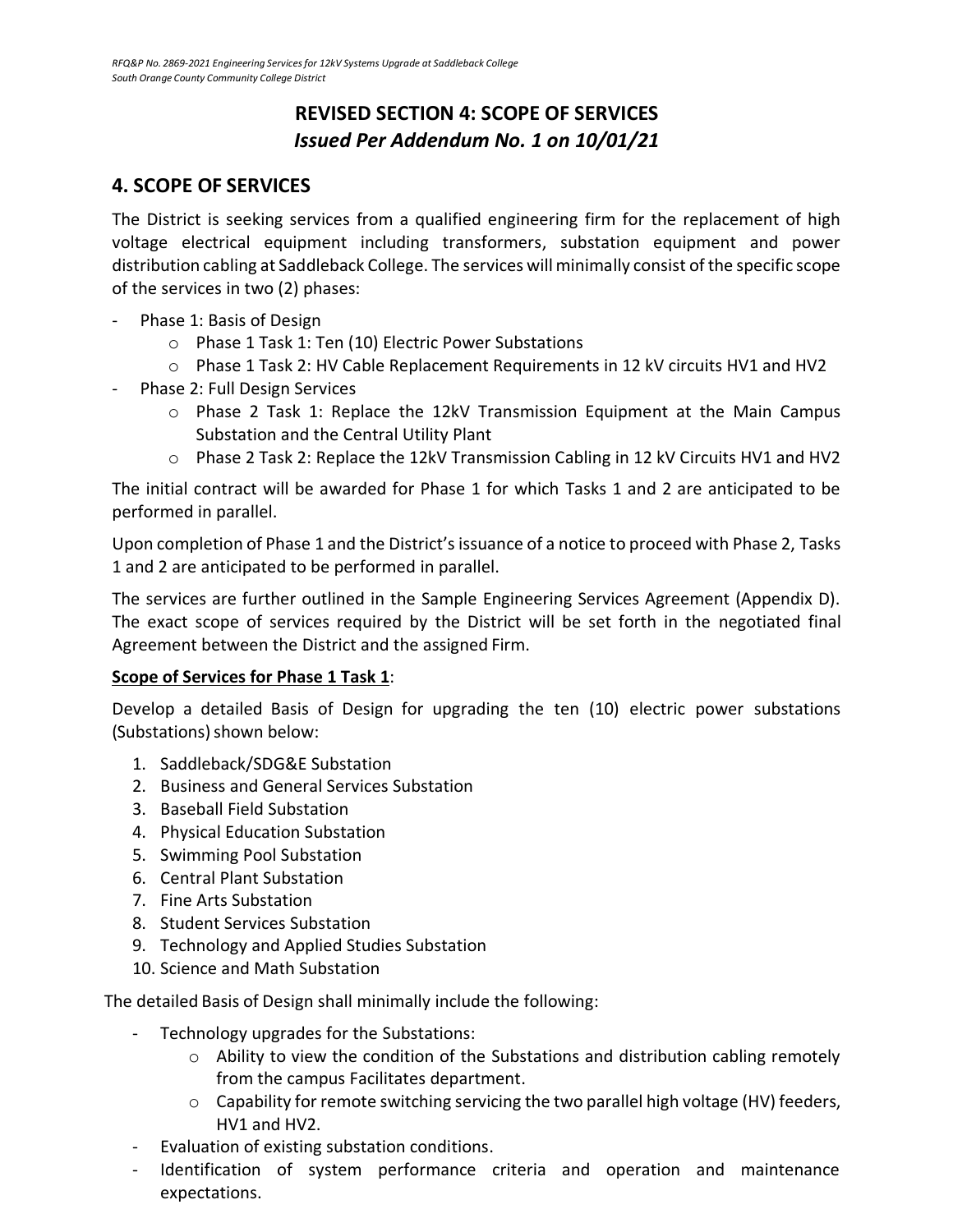- Identification of applicable codes and standards.
- Creation of a design narrative.
- Development of a list of acceptable manufacturers.

Prepare a written Statement of Probable Cost for the Substation upgrades.

## **Scope of Services for Phase 1 Task 2**:

Review of HV cable replacement requirements in 12 kV circuits HV1 and HV2 to minimally include assessing the impacts of additional loads from solar energy production, battery storage or EV charging stations and loads from future building construction reflected in the campus 2020 Facilities Master Plan (FMP). The FMP includes the construction of 6 to 8 megawatts of solar generation at four parking lot locations on campus. EV charging stations are planned to be colocated with the solar systems with the potential for battery energy storage systems as well.

Provide the estimated electrical load for the various segments of the campus grid to support the cable replacement design effort.

Prepare a written Statement of Probable Cost for the high voltage cable upgrades.

## **Scope of Services for Phase 2 Task 1**:

Based upon the Basis of Design developed in Phase 1 Task 1, and upon Notice to Proceed from the District, the awarded Firm shall prepare a full design to replace the 12kV transmission equipment at the Main Campus Substation and the Central Utility Plant. Services for the full design will minimally include the following:

- Submission and approval of the completed design to the Division of the State Architect for approval.
- Engineering oversight during construction and project close-out as stated in the Agreement.

## **Scope of Services for Phase 2 Task 2**:

Based upon the results of Phase 1 Task 2, and upon Notice to Proceed from the District, the awarded Firm shall prepare a full design to replace the 12kV transmission cabling in circuits HV1 and HV2. Services for the full design will minimally include the following:

- Submission and approval of the completed design to the Division of the State Architect for approval
- Engineering oversight during construction and project close-out as stated in the Agreement.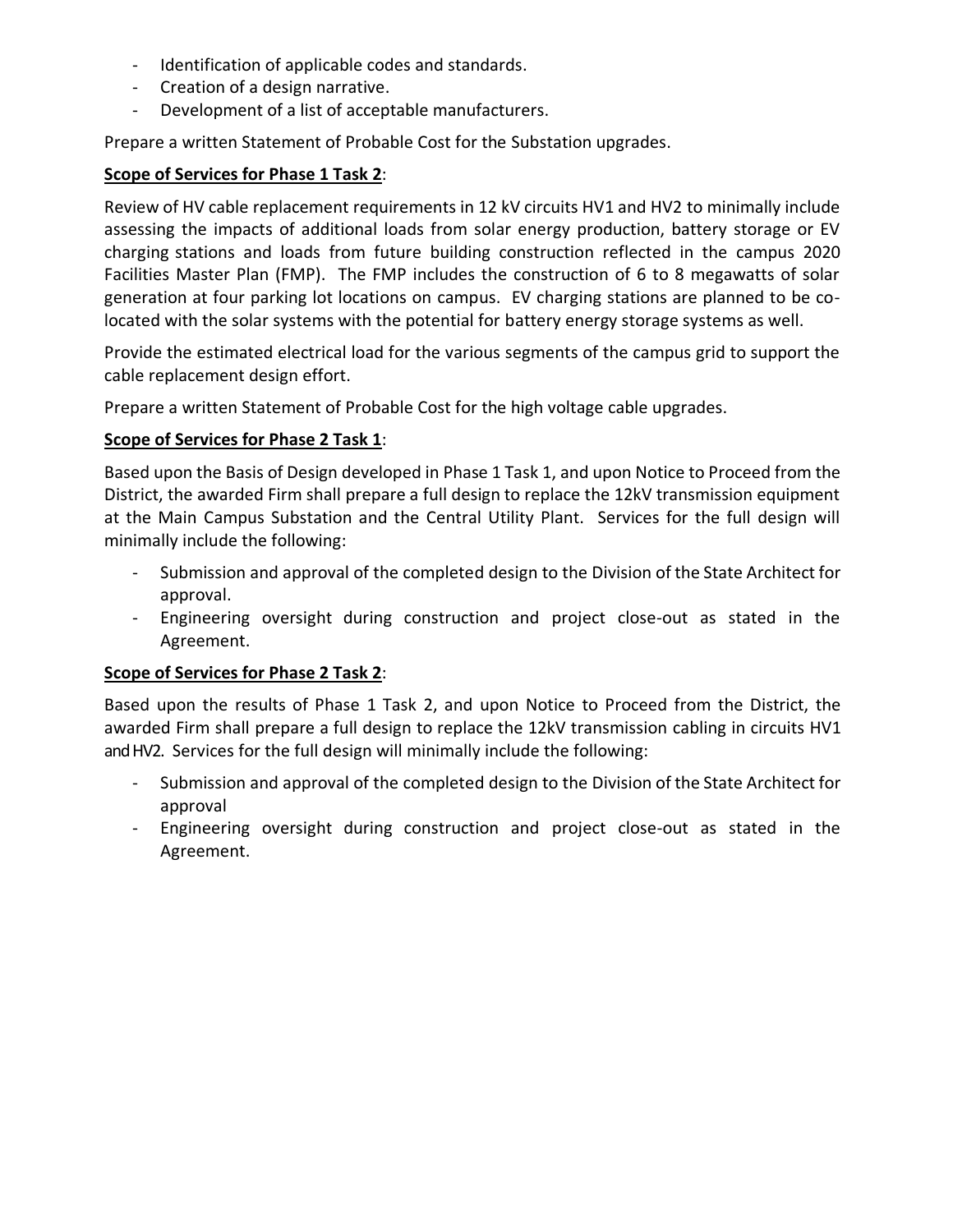# **REVISED PROPOSAL FORM C RELATED EXPERIENCE AND METHODOLOGY (5 Page Limit)**

*Issued per Addendum No. 1 on 10/01/21*

- 1. Provide a summary of the Firm's experience in relation to the services contemplated in this RFQ&P.
- 2. Describe how the firm will provide services and fulfill the requirements and expectations of the District.
- 3. Provide a summary of your Firm's experience working with Community Colleges and the experience of the staff assigned to this project.
- 4. Name and state the number of public entity clients served within the past 5 years.
- 5. Do you provide weekly status reports? If so, describe the type of information the status report contains.
- 6. Identify any special services typically provided by the firm that are not listed in the Scope of Services. Ensure that pricing for these services are included in Proposal Form E.
- 7. Indicate the firm's proximity to the District and availability to accomplish the work.
- 8. List projects in chronological order in which team members were involved. Indicate whether project was completed by firm or by a team member when employed by another firm.
- 9. Firms shall submit a list of all completed projects similar to the scope and scale of the services contemplated in this RFQ&P. Each of the projects listed shall contain the following information:
	- Project Name
	- Brief Project/Scope Description
	- Project Owner Information:
	- Owner/Entity Name
	- Reference name and contact information including phone and email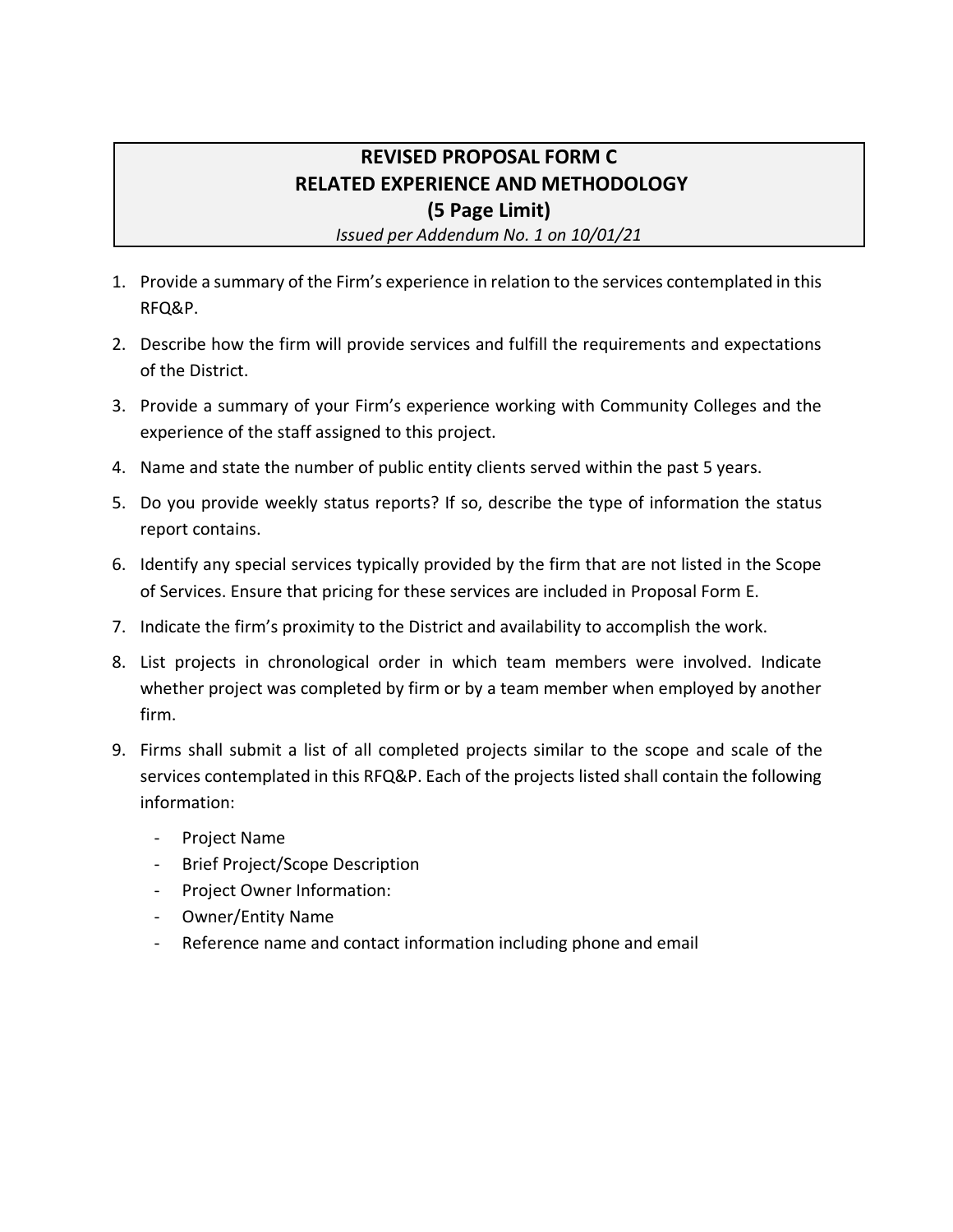# **REVISED PROPOSAL FORM E FEE AND RATE PROPOSAL**

*Issued Per Addendum No. 1 on 10/01/21*

The proposed fee schedule shall include fully burdened hourly rates for each title/individual proposed for the work. It is the proposer's responsibility to understand the complexity of the District as well as the complexity of the proposed work and to submit a not-to-exceed fee accordingly using the form below.

Fees shall be firm and fixed.

Indicate the billable hourly rate and estimated total hours required to fulfill their duties. Such rates shall include all labor, materials, overhead and profit (OH&P), and other direct and indirect costs including incidental travel. Actual contract rates and project fees will be subject to negotiation prior to issuance of any agreement.

## **1. Fees for Phase 1 Task 1:**

| <b>Estimated # of Hours</b>                 | <b>Hourly Billable Rate</b> | Fees |
|---------------------------------------------|-----------------------------|------|
|                                             |                             |      |
| Total Not to Exceed Fee for Phase 1 Task 1: |                             |      |

#### **2. Fees for Phase 1 Task 2:**

| <b>Estimated # of Hours</b>                 | <b>Hourly Billable Rate</b> | Fees |
|---------------------------------------------|-----------------------------|------|
|                                             |                             |      |
| Total Not to Exceed Fee for Phase 1 Task 2: |                             |      |

## **3. Fees for Phase 2 Task 1 and Phase 2 Task 2:**

Each proposing firm shall provide a not to exceed fee percentage based on the complete hard and soft costs associated based upon the Statement of Probable Costs for the Main Campus Substation and the Central Utility Plant upgrades and replacement of 12kV transmission cabling for circuits HV1 and HV2.

|                                                                                                                                 | Phase 2<br>Task 1 | Phase 2<br>Task 2 |
|---------------------------------------------------------------------------------------------------------------------------------|-------------------|-------------------|
| <b>Total Not to Exceed Percentage of Statement of Probable</b><br><b>Construction Costs (Including All Hard and Soft Costs)</b> | %                 | %                 |

#### **Note:**

- **-** *The District reserves the right to negotiate and finalize the fee for Phase 2 Task 1 and/or Phase 2 Task 2 services prior to the issuance of the notice to proceed with Phase 2 Task 1 and/or Phase 2 Task 2 services.*
- **-** *A District Controlled Allowance in an amount not to exceed 10% of the Final Negotiated Contract Value will be included for Phase 2 Task 1 and/or Phase 2 Task 2.*